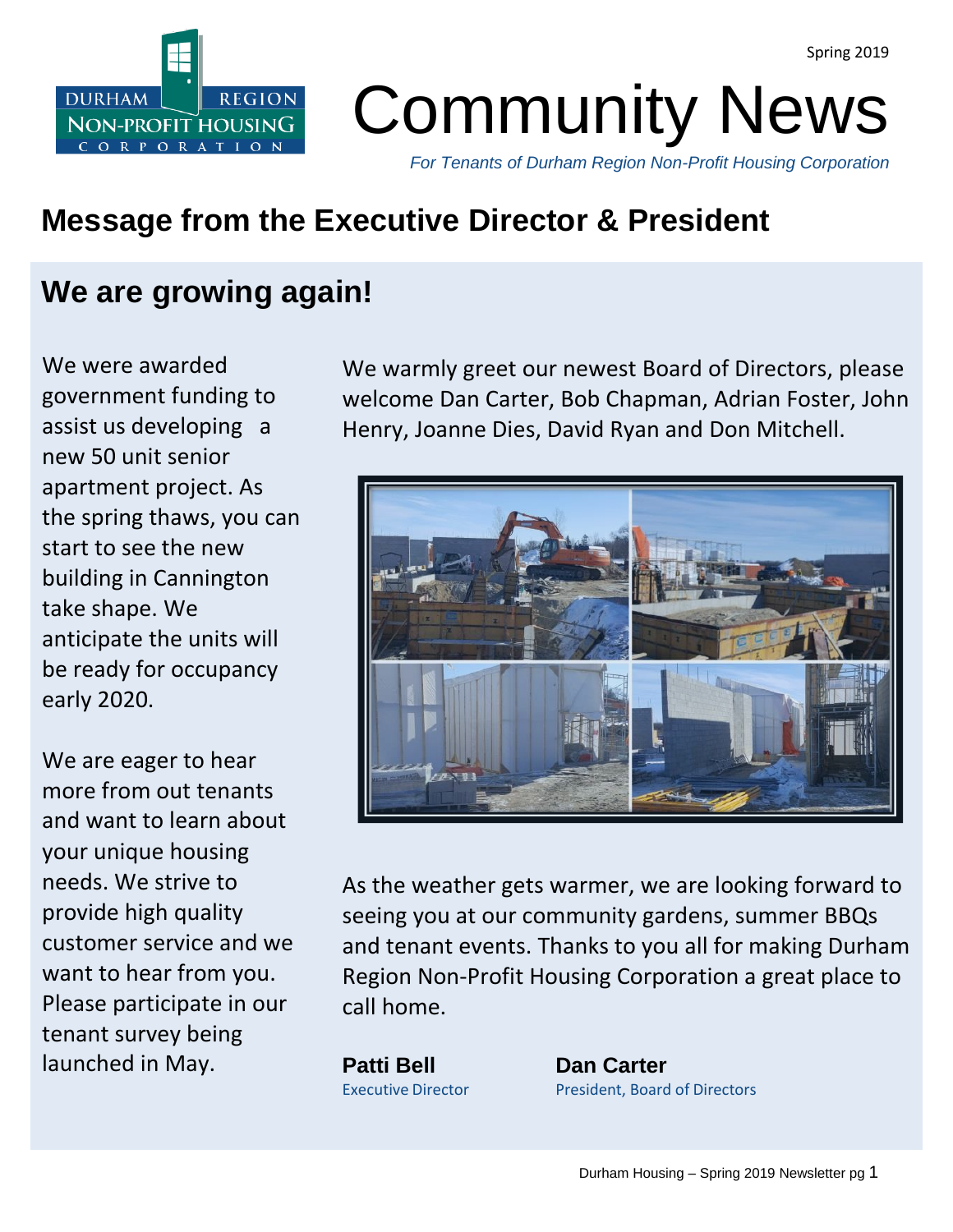### **What's in this Issue?**



Message from the Executive Director & Board President

Spring Yard Cleanup

Tips for Effective Conflict Resolution

Complaint Policy/Community Safety

Free Tax Clinics

Gardening Tips

Spring Word Search

#### **Durham Region Non-Profit Housing Corporation**

Phone: (905)436-6610

Fax: (905)436-5361

[DRNPHC@durham-housing.com](mailto:DRNPHC@durham-housing.com)

[www.durham-housing.com](http://www.durham-housing.com/)

Follow us on Twitter: @DRNPHC



# **Spring Yard Cleanup**

Spring is almost here! With the snow finally melting and the sun making an appearance, some yard work may be needed. Here are some simple ways to prepare your yard for the spring and summer months!

- ☼ **Pick up debris – leaves, rocks, twigs and branches – from your yard or balcony. This makes room for new grass growth.**
- ☼ **Remove annual plants that did not survive the winter. Pulling up dead annuals makes room for other plants and loosens the soil, allowing air, water and nutrients to circulate.**
- ☼ **For planting beds – remove any accumulated debris, pull out any weeds and rake back mulch to allow the sun to dry and warm the soil. The warmth will help in kick-starting the new spring growth.**



Preparing your space for the spring months will not only make room for new growth and green space, but it will also make your property a more enjoyable place to live. Thank you to all who help make the grounds at Durham Non-Profit Housing Corporation beautiful!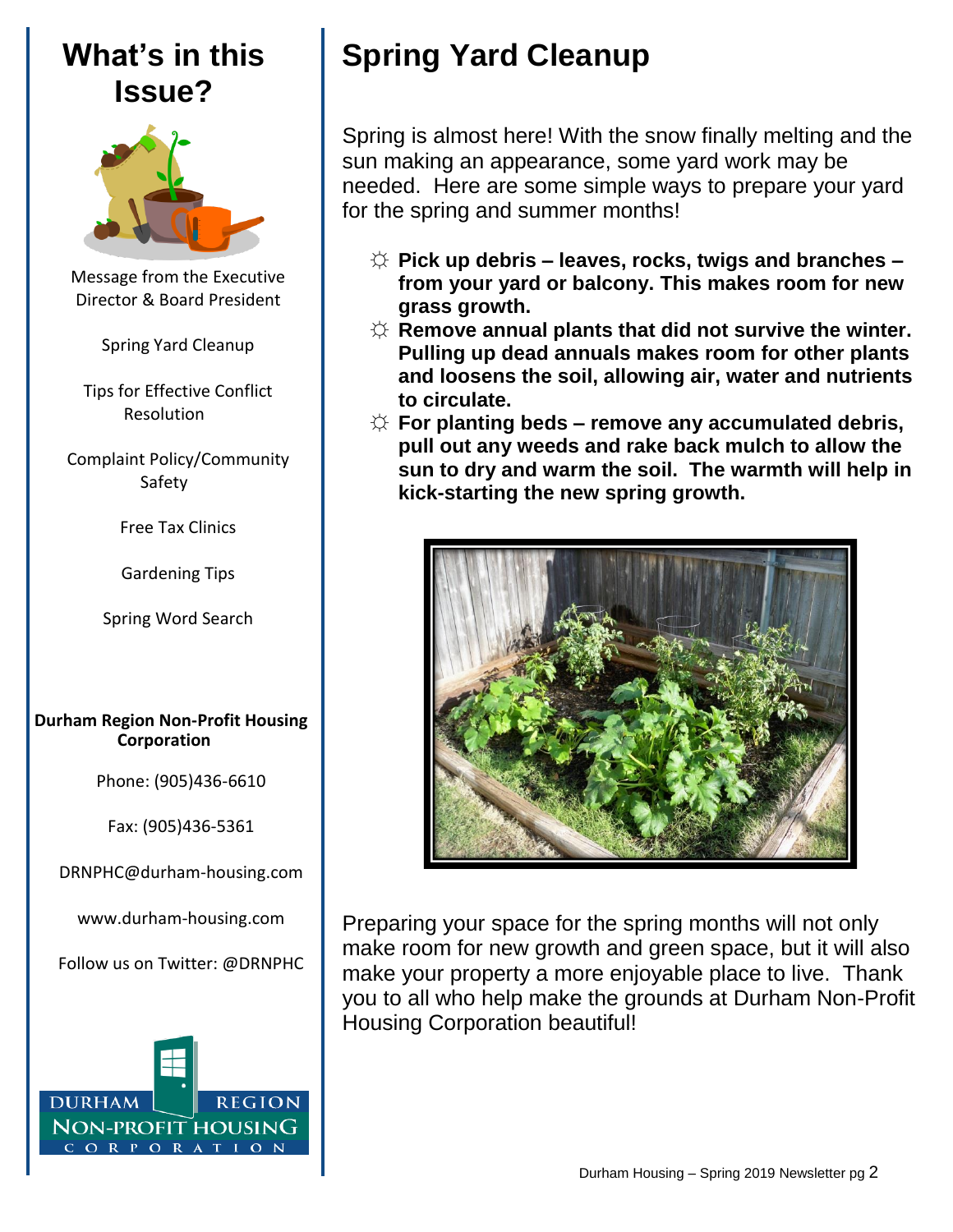## **Tips for Effective Conflict Resolution**

Conflict is natural and sometimes unavoidable. It is a sign of a need for change and an opportunity for growth, new understanding, and improved communication. Conflict cannot be resolved unless it is addressed with the appropriate individual. Here are a few tips for effective conflict resolution:



Remember that resolving conflict is everyone's responsibility!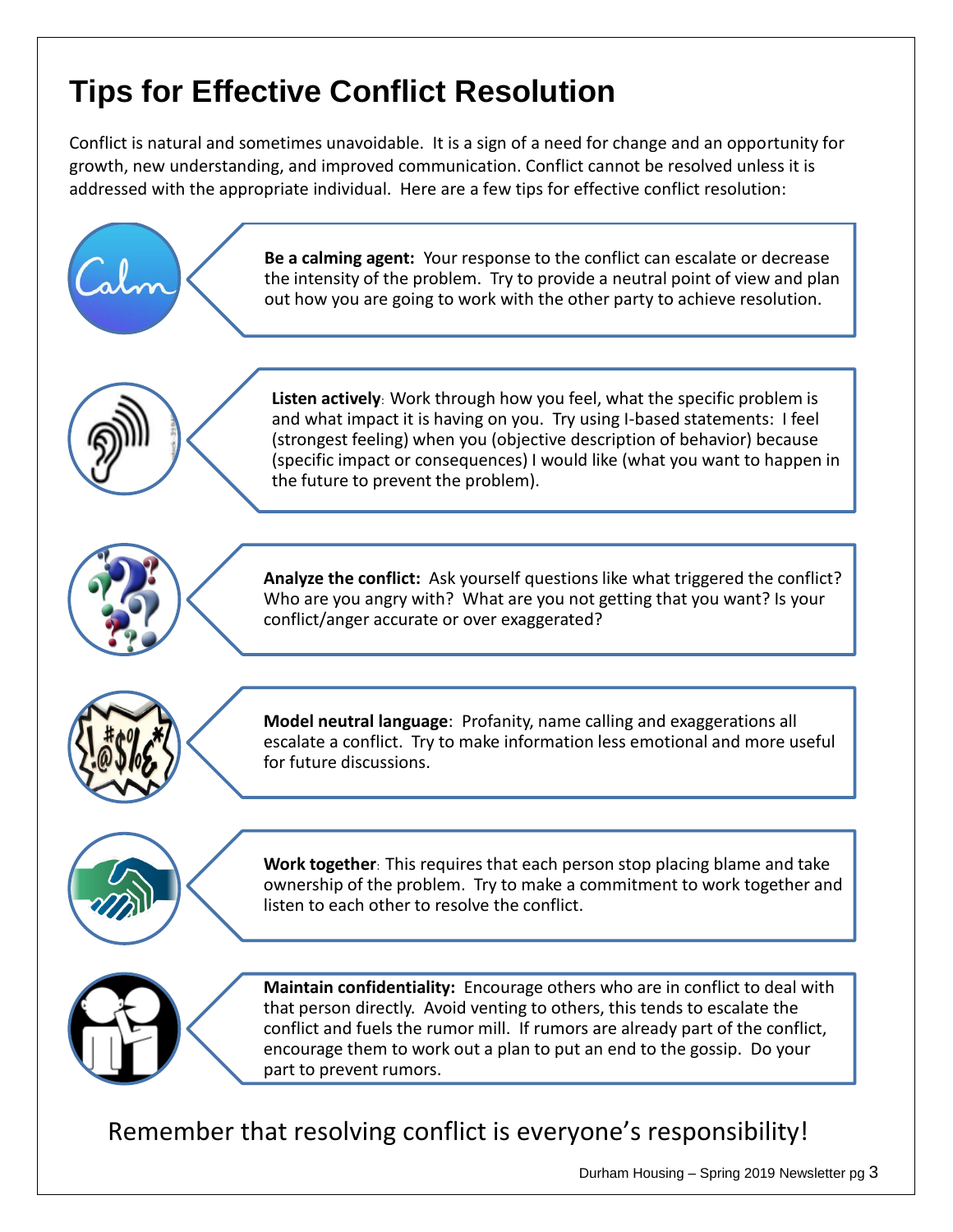### **2018-2022 Board of Directors**

Dan Carter President – Mayor of Oshawa

Bob Chapman Vice President – Regional Councillor

Adrian Foster Secretary/Treasurer – Mayor of **Clarington** 

John Henry Board Member – Regional **Chair** 

Joanne Dies Board Member – Regional **Councillor** 

David Ryan Board Member – Mayor of **Pickering** 

Don Mitchell Board Member – Mayor of **Whitby** 



# **Complaint Policy**

You are encouraged to speak directly with the person you are having concerns about, if it is safe to do so. If it is not safe due to violence, threats of violence, racism or oppression, go directly to the steps outlined below.

- 1. Submit your complaint in writing to 28A Albert Street, Oshawa or e-mail [DRNPHC@durham-housing.com](mailto:DRNPHC@durham-housing.com) outlining the facts. All complaints are reviewed and dealt with accordingly. Be aware due to confidentiality, DRNPHC may not be able to share specific complaint results with you; however, this doesn't mean your complaint was not addressed. It is in everyone's best interests to have complaints resolved as quickly as possible.
- 2. We will respond to all written complaints received. We cannot respond to anonymous complaints.
- 3. If you are not satisfied with the outcome of a complaint, you have the option to appeal the decision made. Appeals are to be put in writing and submitted as noted in step 1.

# **Community Safety**

You are an important member of the community and we want you to be as safe as possible. Here are some tips for safety:

- Keep your unit doors and windows locked
- Do not let people into your home or building that you do not know
- Get to know your neighbours to build a safer community
- Check in with a friend, neighbour or community organization if you are returning to your unit late at night
- If you are concerned about someone around your unit that you don't know, contact the Superintendent or Police
- Do not take out window screens or disengage window restriction
- Know your surroundings and be aware of safety hazards at all times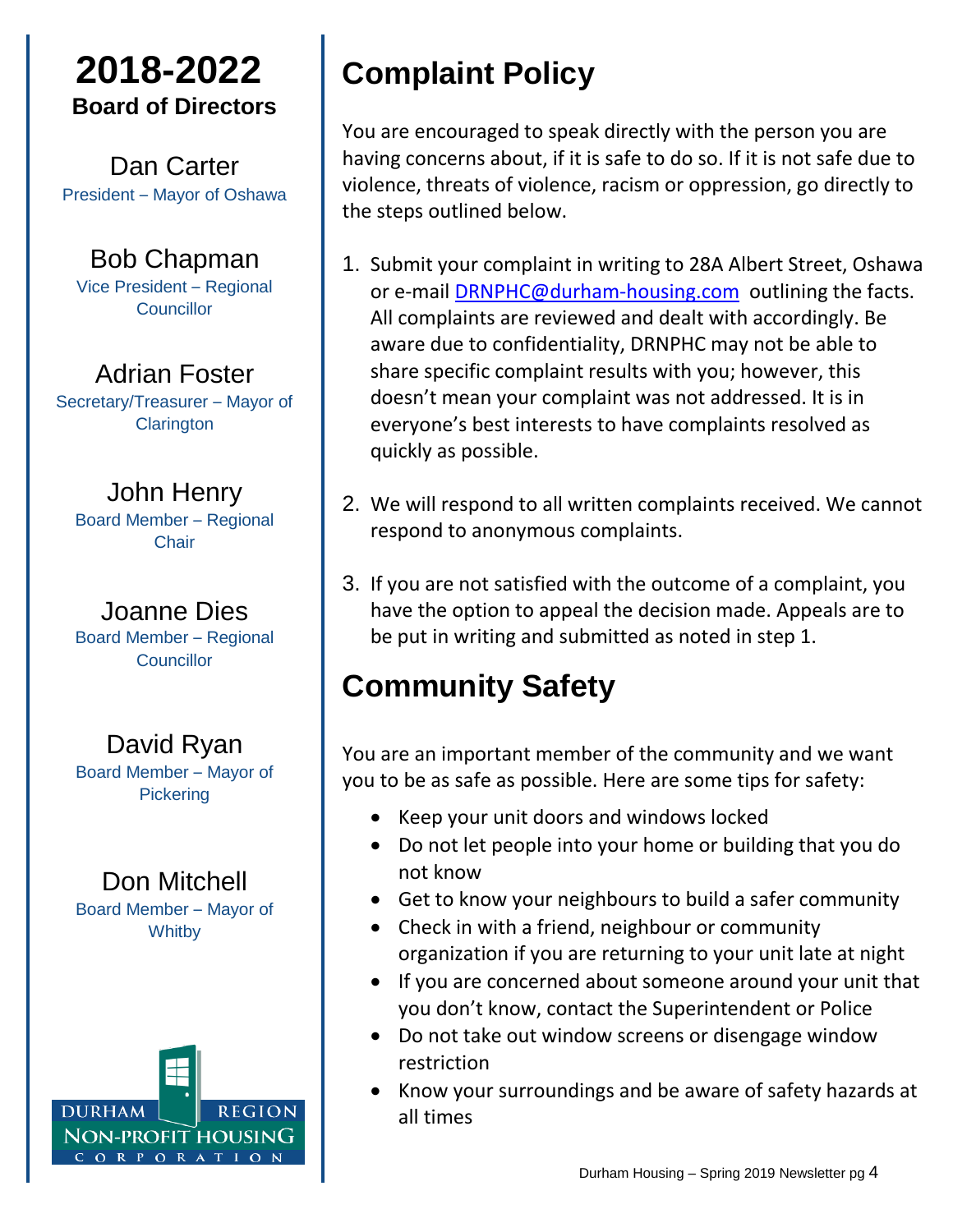### **Gardening Tips**



 **Do your research**: choose plants that work for the area that you are in. For example, most vegetables require 4-6 hours of sunlight so having them in the sun all day (or no sun at all) can keep a plant from growing. If growing indoors, try to have the plants in a place with as much natural sunlight is needed.

 **Choose the right containers:**  If choosing to grow plants in a container, remember that the larger the container is, the more room there is for moisture and root growth. This allows some plants to be watered less often. Remember to choose a container with proper drainage holes in the bottom.

- **Prune your plants:** Cut away any old or dead growth and clean any debris left over from the winter if your plant is outside. This makes room for new growth.
- **It does not have to be expensive:** Lots of gardening supplies and seeds can be found at your local dollar store. Gardening can be an inexpensive and rewarding hobby!



# **Free Tax Clinics**

Trying to file your taxes but don't know where to start? You may be eligible for help at a free tax clinic if you have a modest income and a simple tax situation. Find a free tax clinic in your area below:



#### **Pickering:** Pickering Public Library – Central Branch

- By appointment, current year only, open to the general public/all persons.
- Location: 1 The Esplanade, Pickering, ON

#### **Whitby:** Whitby Public Library

- By appointment, current year only, open to the general public/all persons.
- Location: 405 Dundas Street W, Whitby ON

#### **Oshawa:** Oshawa Service Canada Centre

- By appointment, current year only, open to the general public/all persons.
- Location: Midtown Mall 200 John Street W, Oshawa, ON **Cannington:** Nourish Community Hub
	- By appointment, current year only, open to the general public/all persons.
	- Location: 16 York Street, Cannington, ON

#### **Beaverton:** Brock Community Health Centre

- By appointment, current year only, open to the general public/all persons.
- Location: 720 Simcoe Street, Beaverton, ON

#### **To look up more tax clinics in your area, please visit:**

<https://www.canada.ca/en/services/taxes.html>